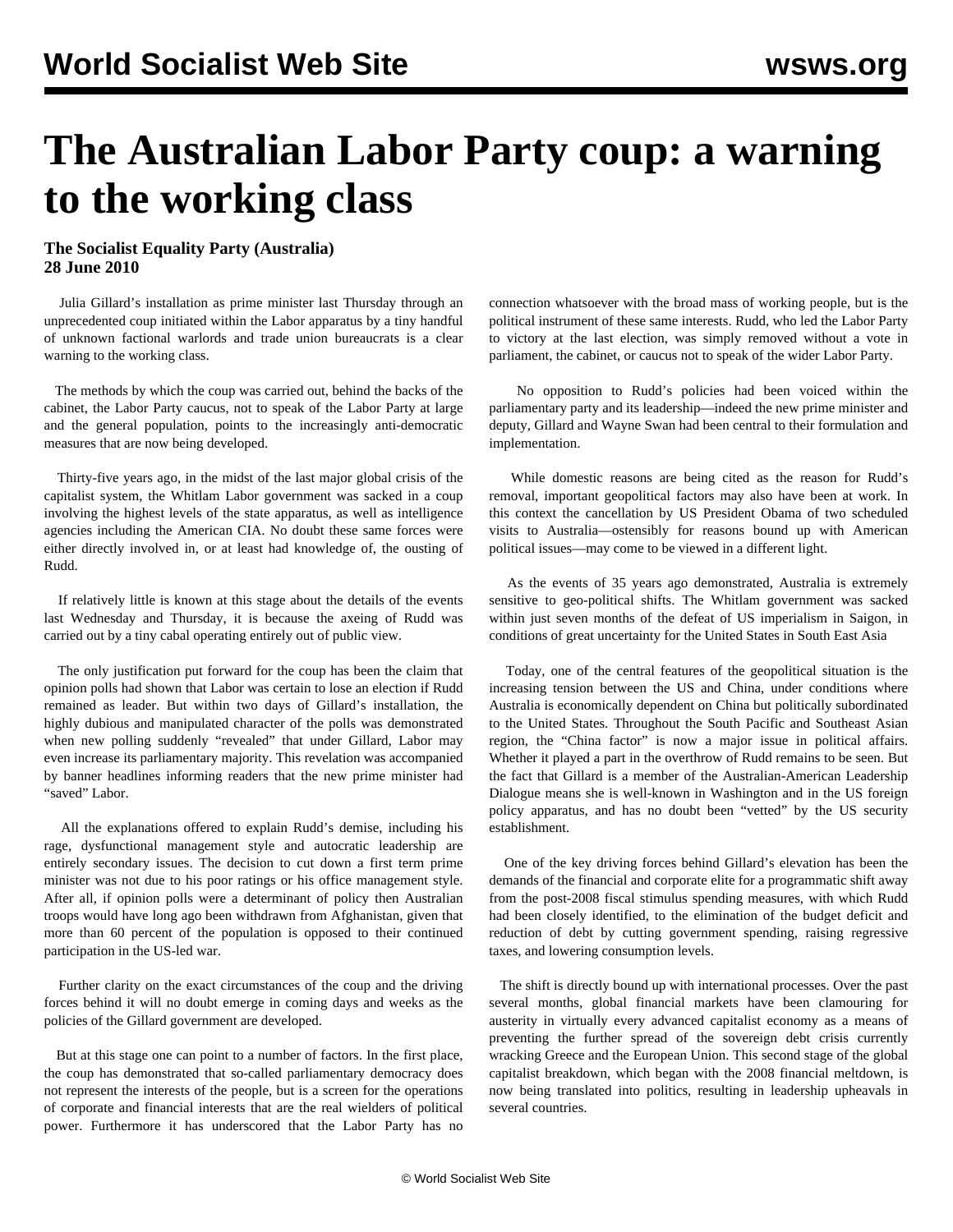In Britain, last May's election resulted in the ousting of Gordon Brown's ruling Labour Party and the installation of the business- and media-backed Tory-Liberal coalition government headed by David Cameron. Junking the stimulus policies that had been championed by Brown, its first budget included the largest spending cuts implemented in the post-World War II period. Similarly, in Japan, Yukio Hatoyama was forced to resign as prime minister earlier this month, less than a year after leading his Democratic Party of Japan to a major election victory. Hatoyama's successor, Naoto Kan, has since announced a debt-reduction strategy featuring a doubling of the country's sales tax and other regressive measures.

 The turn to austerity in Australia has been prepared during the past six months through a sustained campaign waged by the media, with the Murdoch press leading the way. As part of its insistence on an end to stimulus spending, the *Australian* belatedly seized on the deaths of several workers to condemn the home insulation government subsidy program, and devoted considerable resources to investigating alleged rorts in the government's school building construction program.

 The Rudd government's May budget marked a definite turning point. It outlined a three-year return to surplus but without any significant spending cuts—the proposed carbon Emissions Trading Scheme was abandoned, allowing the government to put back on the books billions of dollars worth of corporate and household subsidies that had been built into the scheme.

 Moreover, the government delivered the budget at the same time as releasing a major tax system review conducted by Treasury secretary Ken Henry. But Henry's many recommendations, calling for higher consumption and other regressive taxes, and for much lower corporate and high income tax rates, were either ignored or explicitly rejected. Instead the government adopted the review's proposed 40 percent mining rent tax, calling it the Resource Super Profits Tax (RSPT). The mining companies immediately went on the offensive, while Rudd failed to rally rival sections of business behind the tax despite promising a 2 percent reduction in the corporate tax rate and a boost to the financial sector through an expanded superannuation scheme.

 In an article in Saturday's *Australian*, Jennifer Hewett, the newspaper's national affairs correspondent, gave voice to the response of big business and finance to Rudd's budget and RSPT: "The panicked business community was more than willing to give the government the benefit of the doubt as it moved to guarantee bank deposits and shore up consumer and business spending. But as it became evident that the Australian economy was recovering relatively well, business turned to worrying more about exactly what the government was intending to do to manage an economy better placed than just about any other in the developed world." Hewett continued, "[M]any business leaders were still hopeful that big changes to tax would come out of the Henry tax review", but were "simply stunned to discover that the big change selected by Rudd and the Treasurer was an ill-conceived tax on the mining industry".

 In 2008 and the first half of 2009, when Rudd's stimulus measures enjoyed the support of the business and media elite, the prime minister was being hailed as the most popular leader in Australian history. But once these forces shifted, so too did the opinion polls, registering a record plunge in Rudd's personal standing. Rarely has the carefully manipulated character of opinion polling been so evident.

 While the campaign against the government was spearheaded by the multinational mining corporations, there was growing opposition to the government among other larger corporations. According to a report in the *Australian*, Graham Bradley, the president of the Business Council of Australia, which encompasses the top 100 Australian firms, was to have delivered a speech last Thursday "warning the government that the entire business community—not just the miners—were concerned about the effect of the tax on the broader economy and Australia's reputation as a destination for needed foreign investment". But Rudd was dumped just hours before the address was due to be delivered.

 The anti-democratic and conspiratorial nature of the operation provides a clear insight into the utterly corrupt physiognomy of the Labor apparatus. Not a single member of parliament opposed Rudd's political execution—and no one consulted the Labor Party membership or the working class. This included Rudd himself. Last Wednesday night he publicly condemned the factional leaders, but the following morning, in an abject capitulation to the media and business forces conspiring against him, he chose not to contest the leadership, obediently accommodating himself to the Gillard *fait accompli*.

 In her first speech as prime minister, Gillard made clear how conscious she was of the powerful social forces behind her elevation. She pointedly gave credit to "Labor giants Bob Hawke and Paul Keating as the architects of the prosperity of modern Australia", and to "John Howard and Peter Costello for continuing these reforms". She also promised to deliver a budget surplus by 2013 and signalled she would back down on the mining tax—necessitating significant spending cuts.

 Significantly, immediately after her installation Gillard moved to underscore her right-wing credentials on foreign policy. She praised Australia's contribution to the occupation of Afghanistan and promised to maintain it, then held a meeting with the American ambassador and a 20-minute phone conversation with President Obama.

 The *Australian* reported on Saturday that during her first cabinet meeting, Gillard "warned critics that she had an iron stomach for hard policy reform" and "presented herself as the Rudd government's key reformer". She reportedly declared: "It would be completely absurd to conclude that I am not prepared to stump up to hard reform and I would refer people to my track record as deputy prime minister—a record of reform."

 The new prime minister has notably downplayed her record overseeing the school construction stimulus program, and has instead boasted of her provocative confrontations with teachers while implementing the reactionary NAPLAN and MySchool standardised testing regime.

 In a direct appeal to the right-wing factional and union heavyweights who installed her, Gillard rushed to embrace "dog-whistle" politics by whipping up anti-immigrant and anti-refugee prejudice. Calling on all the reactionary nostrums of "White Australia" and Australian nationalism, she declared her "understanding" of allegedly "widespread" concern over the arrival of boats of asylum seekers off north-west Australia. She also publicly rejected Rudd's promotion of a "big Australia" based on rapid population growth during the next four decades, declaring the need to "stop, take a breath and develop policies for a sustainable Australia". Before announcing her cabinet, Gillard nevertheless rushed to rename the portfolio of Tony Burke, from population minister to minister for sustainable population.

 The promotion of anti-immigrant chauvinist poison is aimed at serving as the Gillard government's key ideological mechanism for the implementation of deeply unpopular budget cuts and pro-business